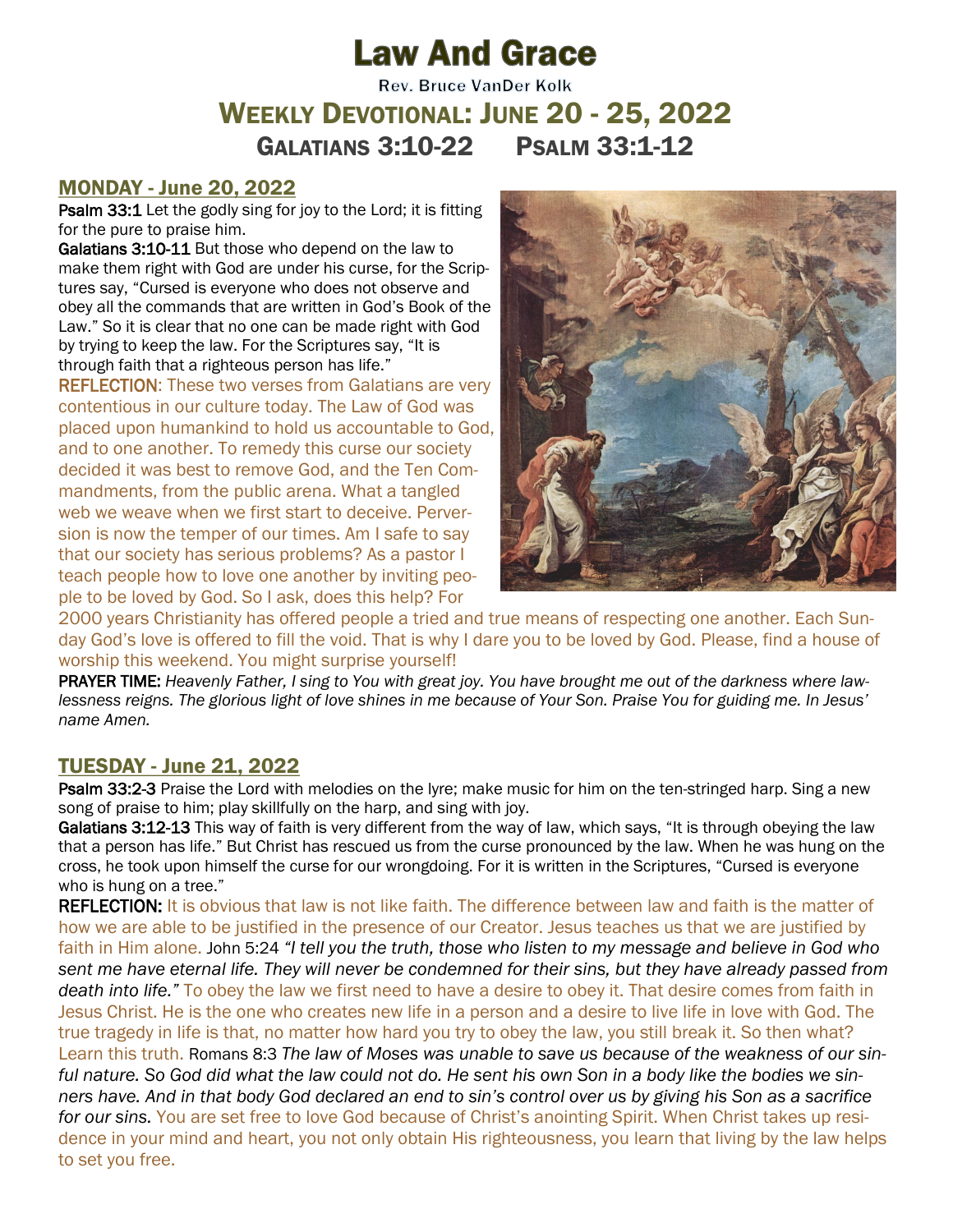PRAYER TIME: *Heavenly Father, how can I thank you enough for rescuing me from the curse of the law. Lord Jesus,*  fill me with your Spirit today so that I may obey the law more and more. Praise You gracious Father for setting me *free. In Jesus' Name, Amen.*

## WEDNESDAY - June 22, 2022

Psalm 33:4-5 For the word of the Lord holds true, and we can trust everything he does. He loves whatever is just and good; the unfailing love of the Lord fills the earth.

Galatians 3:14-15 Through Christ Jesus, God has blessed the Gentiles with the same blessing he promised to Abraham, so that we who are believers might receive the promised Holy Spirit through faith. Dear brothers and sisters, here's an example from everyday life. Just as no one can set aside or amend an irrevocable agreement, so it is in this case.

REFLECTION: Do you know why the blessing of Abraham is such a big deal? Genesis 17:1-2 *When Abram was ninety-nine years old, the Lord appeared to him and said, "I am El-Shaddai—'God Almighty.' Serve me faithfully and live a blameless life. I will make a covenant with you, by which I will guarantee to give you countless descendants."* From that point on God promised to redeem a people to call His own. How will that happen? God told the prophet Joel twenty-five hundred years ago, *"I will pour out my Spirit upon all flesh,"* Joel 2:28 The nature of God's promise is for His Spirit to be poured upon our hearts as we hear the Gospel. So, the fulfillment of God's sacred promise is in the receiving of faith through Christ. This enlightenment does not happen because of actions, words or deeds, but through the grace of God. God's love has been poured out on you.

PRAYER TIME: *O Father, Your precious Word is true and right. I pray Your Word will settle in my mind and help me to trust it. Blessed is Your Word because it teaches me about Your love and goodness. Praise You Father and fill the earth with Your unfailing love. In Jesus' Name, Amen.*

#### THURSDAY - June 23, 2022

Psalm 33:6 The Lord merely spoke, and the heavens were created. He breathed the word, and all the stars were born.

Galatians 3:16 God gave the promises to Abraham and his child. And notice that the Scripture doesn't say "to his children," as if it meant many descendants. Rather, it says "to his child" - and that, of course, means Christ. REFLECTION: God made two contracts, one with Abraham, and the other with Moses. Abraham's contract was founded on Christ. This contract resides with Christ alone and is the foundation of it. The fulfillment of this contract is the pouring out of God's Spirit. God said to Abraham: "By your seed a great nation will come into being." That seed is Jesus Christ and His Spirt will be planted into the hearts of God's chosen ones. The contract with Moses was based on the law, which is based on the works of obedience. It is extremely clear that we cannot live perfectly to the letter of the law. Those who teach that obedience to the law merits salvation are teaching a bold faced lie. Salvation is a free gift from God in Christ. If you do not accept the promise of God's free gift of salvation, you are still lost in sin.

PRAYER TIME: *God of peace, God of kindness, You created all the earth and all its glory. You created me in Your image and breathed life into me. Blessed is the One who created it all. In Jesus' Name, Amen.*

#### FRIDAY - June 24, 2022

Psalm 33:7-8 He assigned the sea its boundaries and locked the oceans in vast reservoirs. Let the whole world fear the Lord, and let everyone stand in awe of him.

Galatians 3:18-19 For if the inheritance could be received by keeping the law, then it would not be the result of accepting God's promise. But God graciously gave it to Abraham as a promise. Why, then, was the law given? It was given alongside the promise to show people their sins. But the law was designed to last only until the coming of the child who was promised. God gave his law through angels to Moses, who was the mediator between God and the people.

**REFLECTION:** There are subversive teachers who weaken or render God's Word useless. Changing the interpretation of words in the Bible changes the meaning of verses. I believe in the inerrancy (cannot be added to or subtracted from) of the Bible. To deprive people of the truth leads to a powerless Gospel. Every kind of trick is used to change the language in the Bible. For example, being justified in the sight of God is a gift of God. Manipulators say justification comes from works by a person. Romans 4:14-16 *If God's promise is only for those who obey the law, then faith is not necessary and the promise is pointless. For the law always brings punishment on those who try to obey it. (The only way to avoid breaking the law is*